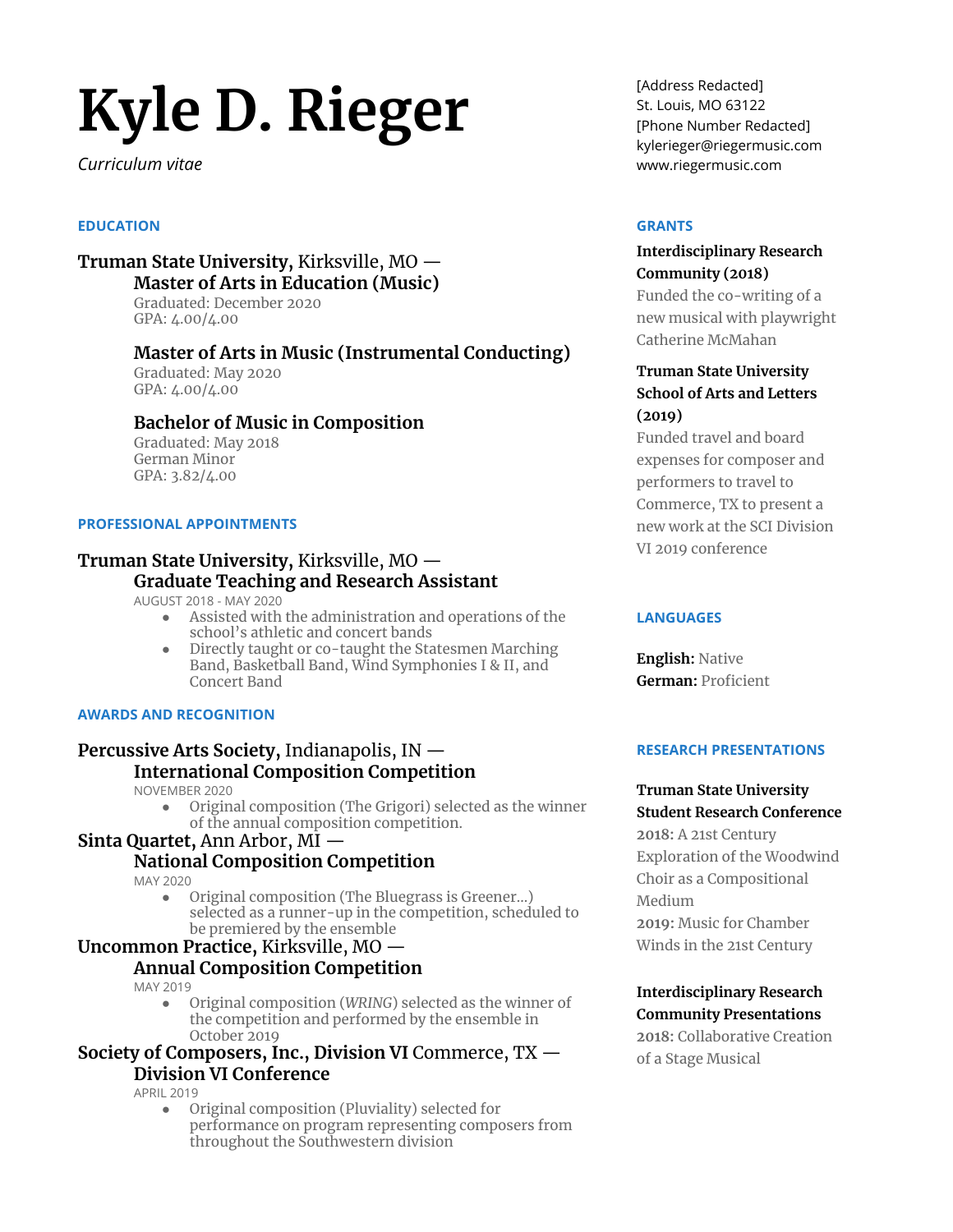#### **COMMISSIONS**

# **Gateway** *for euphonium [or trombone] and multi-percussion*

COMMISSIONED BY SEAN SCHIERBECKER COMPLETED JANUARY 2018

# **Pluviality** *for marimba duet*

COMMISSIONED BY THE CHANNEL2 DUO (HANNAH GALLAMORE AND CONNER VIETS) COMPLETED AUGUST 2018

# **Détente & Reconciliation** *for clarinet, saxophone, and tape*

COMMISSIONED BY JONATHON KROEGER AND ADAM BOYLES COMPLETED AUGUST 2018

## **Glass of Royal Blue** *for wind octet*

COMMISSIONED BY TIMOTHY CLASBY COMPLETED AUGUST 2018

# **The Hymn of Acxiom** *for woodwind choir (arrangement)*

COMMISSIONED BY KIRKWOOD HIGH SCHOOL/REBECCA FRIESEN COMPLETED JANUARY 2019

## **Aulos & Lyre** *for saxophone and piano*

COMMISSIONED BY JICHEN ZHANG COMPLETED FEBRUARY 2019

## **Pietà Signore** *for woodwind choir (arrangement)*

COMMISSIONED BY SARAH WILSON COMPLETED JULY 2019

## **The Grigori** *for harp and multi-percussion*

COMMISSIONED BY MARLEY SHACKLES COMPLETED JULY 2020

# Ō'ō *for unaccompanied flute*

COMMISSIONED BY EMILY ZUBER & ELEVEN CONSORTIUM MEMBERS COMPLETED DECEMBER 2020

# **It Could Only Be You** *for horn and piano*

COMMISSIONED BY DAVID AND AMANDA RECK COMPLETED DECEMBER 2020

# **They Went Out And Happened To Things** *for wind symphony*

COMMISSIONED BY LINDBERGH HIGH SCHOOL/DAVID WYSS COMPLETED FEBRUARY 2021

## **Processional** *for violin and harp*

COMMISSIONED BY CHRIS AND EMILY RAMEY IN PROGRESS

## **PROFESSIONAL MEMBERSHIPS AND AFFILIATIONS**

*National Association for Music Education National Education Association Phi Mu Alpha Sinfonia (alumnus) Society of Composers, Inc.*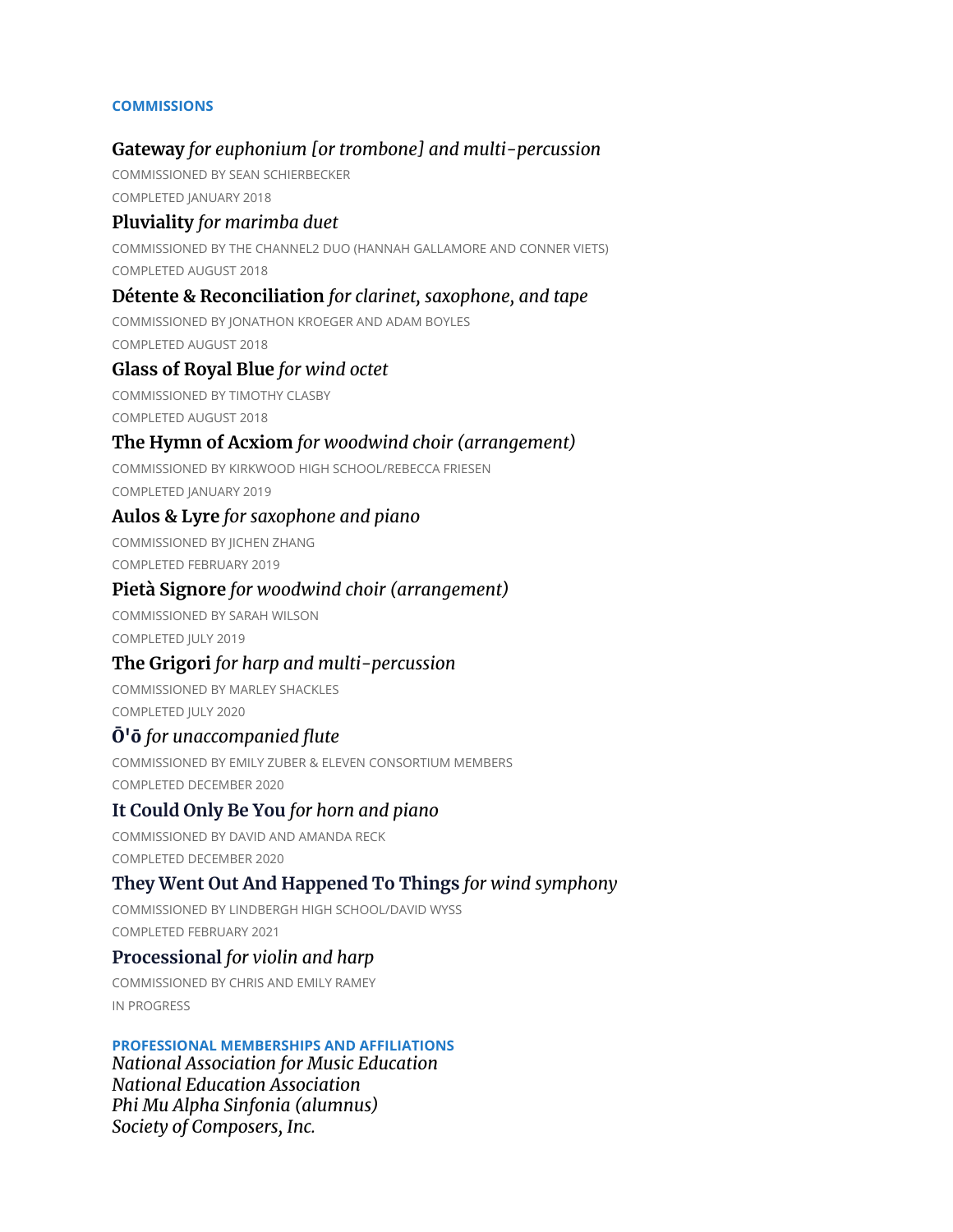#### **PUBLIC PERFORMANCES**

- 2021 *Ō'ō*. Emily Zuber. Ophelia Parrish Performance Hall; Kirksville, Missouri. April 10
- 2020 *Aulos & Lyre*. Jichen Zhang and Casey Dierlam Tse. Voxman Music Building Recital Hall; Iowa City, Iowa. May 9 [*Canceled due to Covid-19 outbreak*]
- 2020 *Self Portrait as Mars*. Justin Schaedler, Lauren Peck, Drew Shulz, Tyler Thomason, Robert Cagel. Ophelia Parrish Performance Hall; Kirksville, Missouri. [*Canceled due to Covid-19 outbreak*]
- 2020 *Of Oblivion*. Truman State University Wind Symphony I. Baldwin Hall; Kirksville, Missouri. March 29. [*Canceled due to Covid-19 outbreak*]
- 2020 *The Bluegrass is Greener…* Michael Rucker, Jr., Vivian Scott, John Morrione, Chris Ramey. Ophelia Parrish Performance Hall; Kirksville, Missouri. Feb. 15
- 2020 *Firefeeder's Dance*. Truman State University Wind Symphony I. Park Hill High School; Kansas City, Missouri. Jan. 10.
- 2020 *Firefeeder's Dance*. Truman State University Wind Symphony I. Kearney High School; Kearney, Missouri. Jan. 10.
- 2020 *Firefeeder's Dance*. Truman State University Wind Symphony I. Raymore-Peculiar High School; Peculiar, Missouri. Jan. 9.
- 2020 *Firefeeder's Dance*. Truman State University Wind Symphony I. Liberty High School; Liberty, Missouri. Jan. 9.
- 2020 *Firefeeder's Dance*. Truman State University Wind Symphony I. Lee's Summit North High School; Lee's Summit, Missouri. Jan. 9.
- 2019 *WRING*. Uncommon Practice. Ophelia Parrish Performance Hall; Kirksville, Missouri. Oct. 26
- 2019 *Pietà Signore (arrangement)*. Sarah Wilson and the Truman Woodwind Choir. Baldwin Hall; Kirksville, Missouri. Oct. 6
- 2019 *Pluviality*. CHannel2 Percussion Duo. Ophelia Parrish Performance Hall; Kirksville, Missouri. April 28
- 2019 *Glass of Royal Blue*. Timothy Clasby, Jonathon Kroeger, Michael Rucker, Jr., Christopher Ramey, Justin Schaedler, Sarah Wilson, Sean Schierbecker, Kendall Johnson, Alana Benoit. Ophelia Parrish Performance Hall; Kirksville, Missouri. April 25
- 2019 *Glass of Royal Blue*. Timothy Clasby, Jonathon Kroeger, Michael Rucker, Jr., Christopher Ramey, Justin Schaedler, Sarah Wilson, Sean Schierbecker, Kendall Johnson, Alana Benoit. Baldwin Hall; Kirksville, Missouri. April 14
- 2019 *Pluviality*. CHannel2 Percussion Duo. Texas A&M University Commerce; Commerce, Texas. April 11
- 2019 *Pluviality*. CHannel2 Percussion Duo. Kimball Recital Hall; Nebraska, Lincoln. April 6
- 2019 *Elohymn*. Sam Tillman. Ophelia Parrish Performance Hall; Kirksville, Missouri. March 31
- 2019 *The Hymn of Acxiom (arrangement)*. Kirkwood High School Woodwind Chamber Ensemble. Keating Theater; Kirkwood, Missouri. Feb. 28
- 2018 *Détente & Reconciliation*. Jonathon Kroeger and Adam Boyles. Ophelia Parrish Performance Hall; Kirksville, Missouri. Dec. 7
- 2018 *Gateway, Mvt. I: Eero's Titan*. Kit Milas and Therese Ng. St. George's Anglican Church Travancore; Melbourne, Australia. July 1
- 2018 *Titantanz*. Carla Rees, Sarah Watts, Ashley Myall. St. James Church; London, England. June 21
- 2018 *Water Music*. Maria Fisher, Tim Clasby, and the Truman Woodwind Choir. Ophelia Parrish Performance Hall; Kirksville, Missouri. April 29
- 2018 *Ozymandias*. Josh Warren and Taylor Jokerst. Ophelia Parrish Performance Hall; Kirksville, Missouri. April 29
- 2018 *Self Portrait as Mars*. Justin Schaedler, Sarah Wilson, David Reck, Andrew Vaughan, Nicholas Grass. Ophelia Parrish Performance Hall; Kirksville, Missouri. April 29
- 2018 *Face to Face (selections from)*. Lindsay Picht, Colin Drown, Joe Kosiek, Jake Wilson. Ophelia Parrish Performance Hall; Kirksville, Missouri. April 29
- 2018 *Gateway, Mvt. I: Eero's Titan*. Sean Schierbecker and Conner Viets. Ophelia Parrish Performance Hall; Kirksville, Missouri. April 29
- 2018 *Gateway, Mvt. III: Macrobrew*. Sean Schierbecker and Conner Viets. Ophelia Parrish Performance Hall; Kirksville, Missouri. April 23
- 2018 *Gateway (all movements)*. Sean Schierbecker and Conner Viets. Ophelia Parrish Performance Hall; Kirksville, Missouri. April 20
- 2018 *Water Music, Mvt I: Nilas*. Maria Fisher, Tim Clasby, and the Truman Woodwind Choir. Ophelia Parrish Performance Hall; Kirksville, Missouri. Apr. 5
- 2017 *Water Music*. Maria Fisher, Kyle Rieger, and the Truman Woodwind Choir. Oct. 29
- 2017 *Face to Face*. Katie Angeli, Gabe Warren, Max Richards, Blaine Shepherd, Noelle Kellerman, Kaitlyn Chotrow, Rebecca Murphy, Carter Datz. Truman State University OP 2350; Kirksville, Missouri. July 17